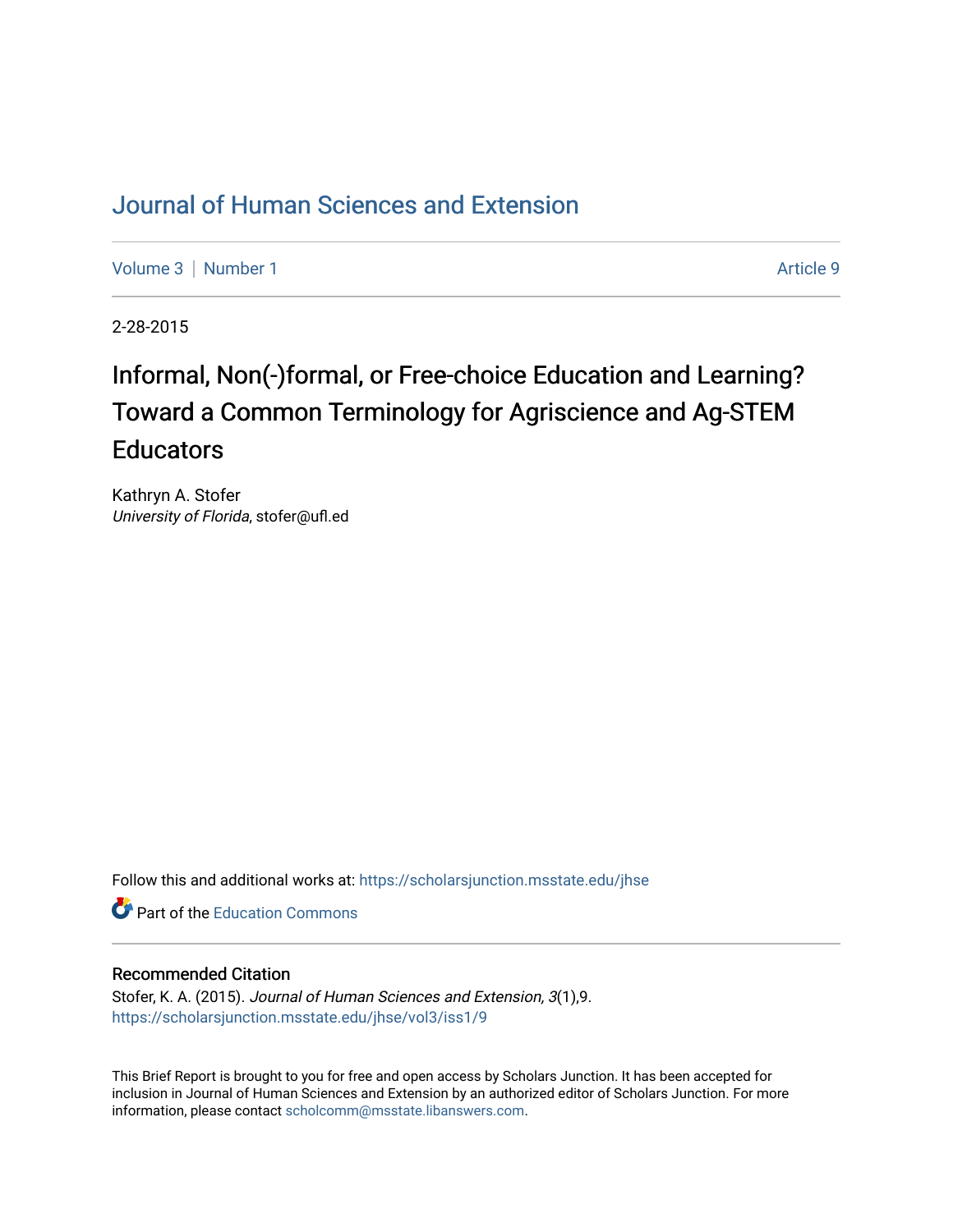### Informal, Non(-)formal, or Free-choice Education and Learning? Toward a Common Terminology for Agriscience and Ag-STEM Educators

#### Acknowledgments

The author wishes to thank Dr. Laura Warner for thoughtful feedback on this manuscript.

This brief report is available in Journal of Human Sciences and Extension: [https://scholarsjunction.msstate.edu/jhse/](https://scholarsjunction.msstate.edu/jhse/vol3/iss1/9) [vol3/iss1/9](https://scholarsjunction.msstate.edu/jhse/vol3/iss1/9)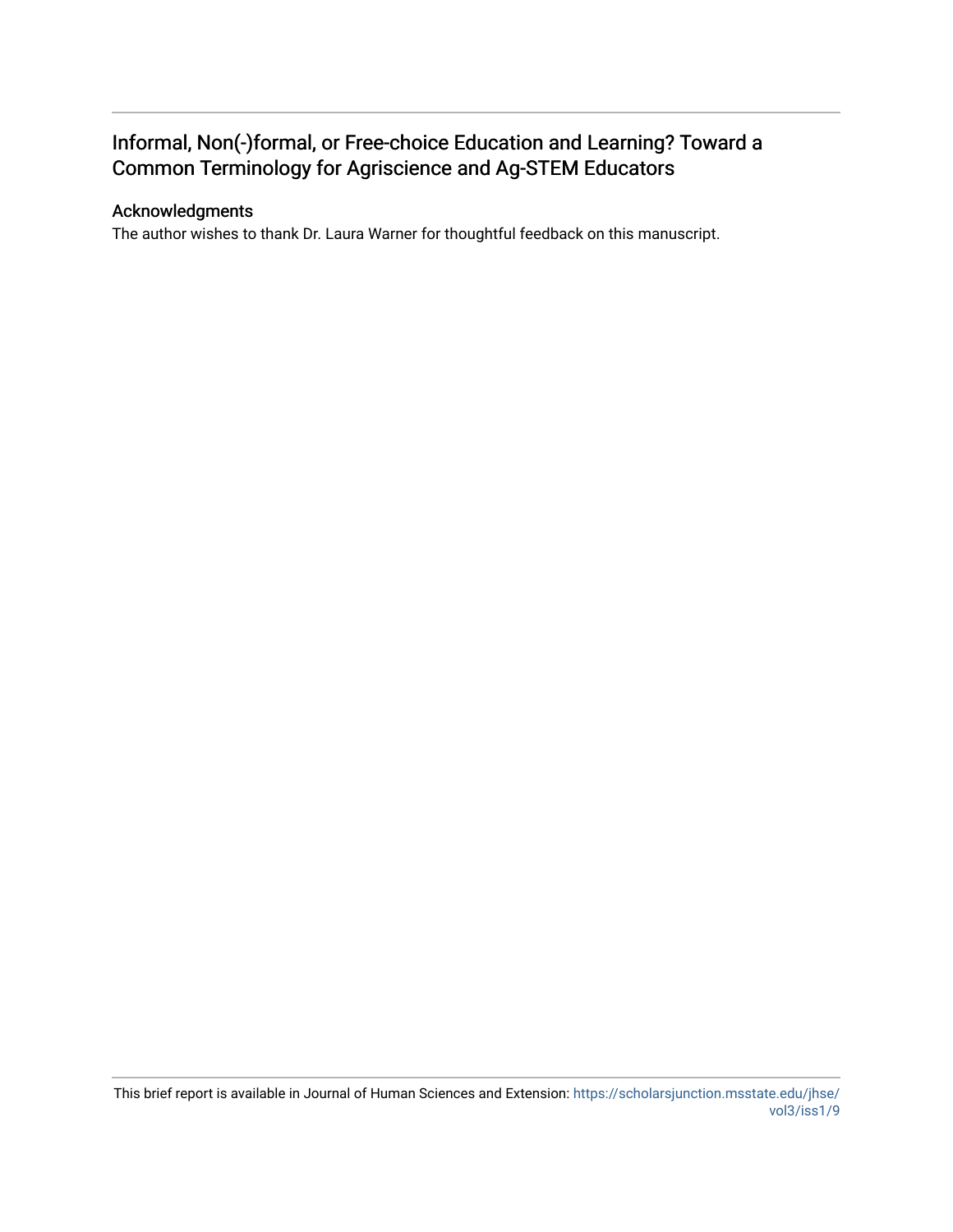## *Informal***,** *Non(-)formal***, or** *Free-choice* **Education and Learning? Toward a Common Terminology for Agriscience and Ag-STEM Educators**

**Kathryn A. Stofer** 

*University of Florida* 

*Education professionals must re-examine the use of labels for education and learning in diverse settings in light of new understandings of how people learn and updated goals for broader interdisciplinary work. The varied use of the terms informal education, nonformal education, and formal education draw distinctions that serve to divide, not unite, those working to support a wide variety of learners for similar agriscience education goals. What in Extension education is nonformal learning is informal learning in science education. Juxtaposing informal learning or nonformal learning with formal learning also serves, in the eyes of some outside the profession, to devalue the learning that actually predominates human learning, at least in terms of time and opportunity. Education privileges the facilitator, not the learner. One potential new term for consideration is free-choice learning. By breaking down silos, working across disciplinary boundaries, and embracing common terminology that puts the learner at the center, a profession of educators can better leverage resources, increase visibility, and ultimately, support constituents.* 

*Keywords*: informal education, nonformal education, agriscience education, nonformal learning, free-choice learning, science education, agricultural education, Extension education

Science, agriculture, and environmental education professionals must re-examine use of labels for work in diverse settings in light of new understandings of how people learn and updated goals for broader interdisciplinary work. Over 20 years ago, Etling (1993) warned of the dangers of a too-casual use of terminology in the context of agricultural education, including conflicts and struggles for resources within departments that arose from juxtaposing *formal* and *nonformal education*. Heimlich (1993) called for clearer definitions of *informal* and *nonformal* so that environmental educators could use the associated techniques. Researchers in science education began to discuss a need to replace the terms *informal education* and *informal learning*, which had gained favor among museum educators and others (Dierking, Falk, Rennie, Anderson, & Ellenbogen, 2003; Falk, 2001a; Falk & Dierking, 1998), to free informal education from problematic contrasts with formal education. Today, discussion in science education in

Direct correspondence to Kathryn A. Stofer at stofer@ufl.edu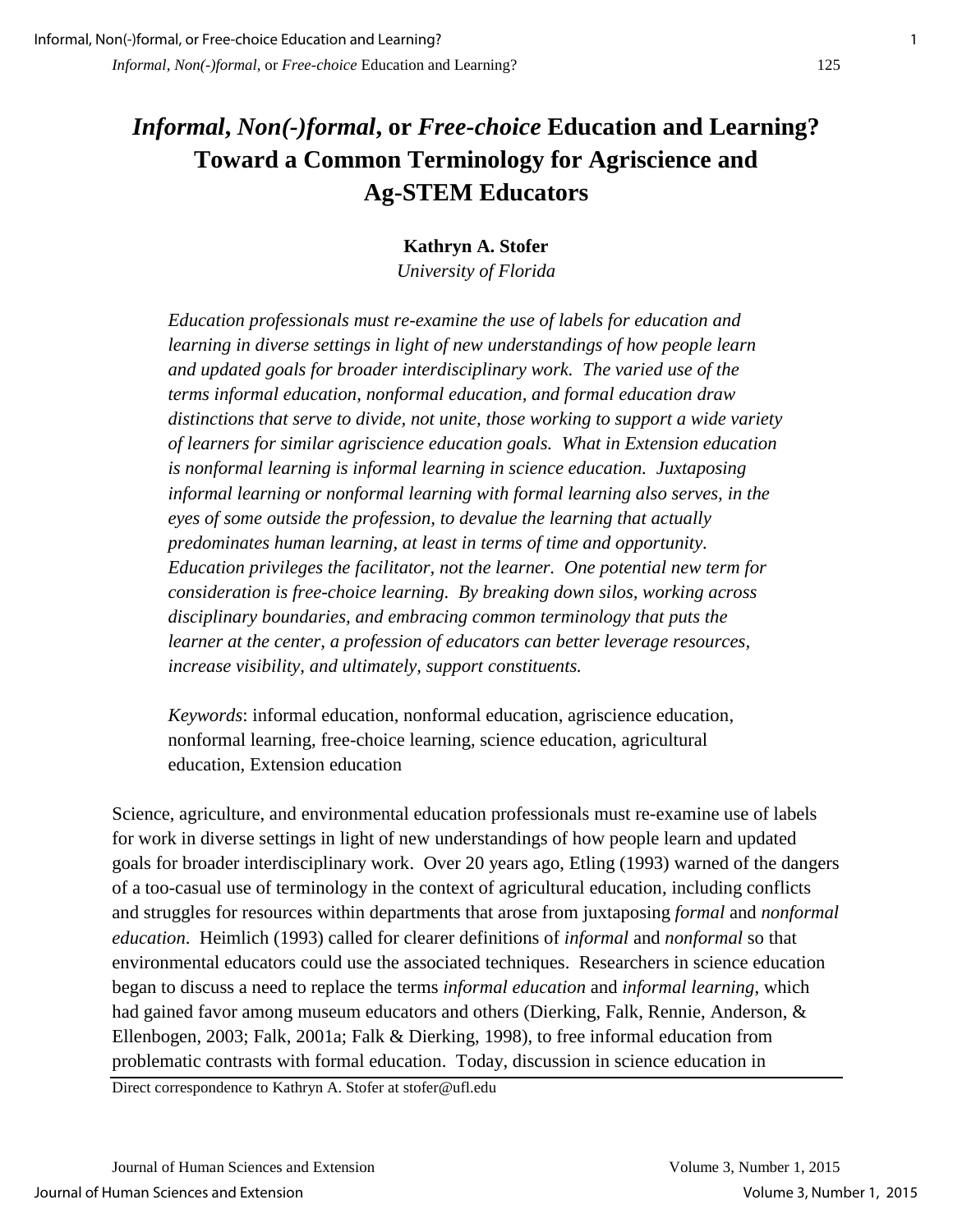particular continues (Tal & Dierking, 2014), but the conversation lacks significant voices from agricultural, Extension, and to a lesser extent, environmental education, even as agricultural educators push for reintegration with science, technology, engineering, and math (Ag-STEM) and recognition of the connections among domains (Hillison, 1996; Thoron & Myers, 2008).

The rise of research around learning in all environments has been dramatic over the last two decades (Bell, Lewenstein, Shouse, & Feder, 2009; Cash, 2001; Falk & Dierking, 2000; Phipps, 2010; Stevenson, Brody, Dillon, & Wals, 2013; Thoron & Myers, 2008) and has given new or renewed direction. Calls within science education urge better contextualization of academic science (Bell et al., 2009; Bransford, Brown, & Cocking, 2000; NGSS Lead States, 2013; Rivet & Krajcik, 2008). Agricultural education lately aims to reintegrate and reiterate science, technology, engineering, and math (STEM) in its programs, bringing together professionals from diverse disciplines for a common goal of improved understanding (Thoron & Myers, 2008). In its second century, the University of Florida's IFAS Land Grant Extension still aims to help state residents address a wide range of public challenges (Univeristy of Florida IFAS Extension, 2013). Learning outcomes improve when varied activities supporting learning in all settings complement rather than compete with one other (Falk, 2001b; Fallik, Rosenfeld, & Eylon, 2013).

Ultimately, the specific labels Ag-STEM practitioners and researchers use within our varied individual settings may be moot. However, we are more and more frequently crossing domain and disciplinary boundaries to create programming and reach publics. We also spend more time interfacing with audiences outside Ag-STEM education that may have different culturallyderived meanings of the terms we use in a professional sense. Taking the time to consider and adopt carefully constructed choices of language about what we do and how and why we do it can facilitate this broader communication.

Without a unified understanding of the affordances and constraints offered by various settings and programs, integrated Ag-STEM education remains largely imaginary, fractured between and among traditional agriculture and STEM education and various settings. Without common terms, we will talk at cross-purposes, thwarting our efforts to embrace commonalities and raise awareness of what we do for our clients and our future partners, funders, and policymakers.

#### **Colliding Worlds**

Etling (1993) suggested the main distinctions among the terms *formal*, *nonformal* or *non-formal*, and *informal* education lay in the structure of the curricula in various programs (p. 73) (Table 1). Throughout the rest of this article, *nonformal* includes both versions of the spelling, with and without the hyphen, unless otherwise specified. Etling (1993) argued for the adoption of "nonformal" (p. 73) without a hyphen to professionalize the agriculture Extension experiences while distinguishing them from traditional classroom curricula.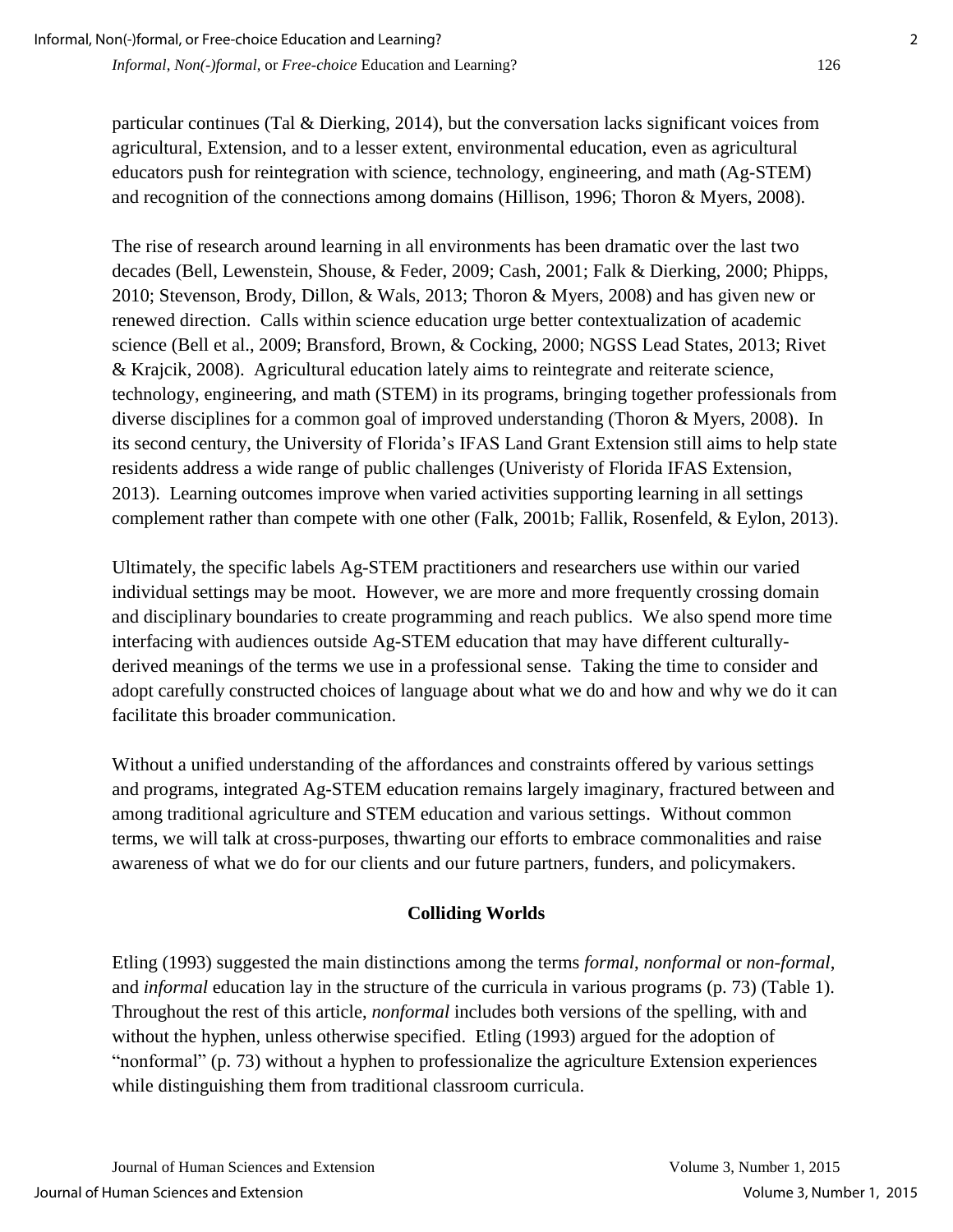| <b>Setting</b>  | <b>Structure</b> | <b>Example</b>         |
|-----------------|------------------|------------------------|
| <b>Informal</b> | Little to none   | Everyday, incidental   |
| Nonformal       | Some             | Extension programming  |
| Formal          | High             | K-12 school classrooms |

*Table 1. Characteristics of Education Settings as Described by Etling (1993)*

On the other hand, Etling (1993) suggests that *informal* education is based on experiences that are neither planned nor organized, such as when a child learns to speak, and become education when an outsider interprets or corrects them for the learner. In fact, neuroscientists and educational psychologists now know that learning to speak, even by imitation and trial-and-error, is a highly structured process, though perhaps not a conscious one (Davis & Bedore, 2013). Furthermore, deliberate, reflective trial-and-error forms the basis of inquiry learning suggested by Dewey (Biesta, 2007).

Meanwhile, many other STEM educators and facilitators have adopted *informal* education to describe activities to promote learning outside of the formal school context, in science centers and museums, at camps, with homeschoolers and "unschoolers," and online (Luke, Camp, Dierking, & Pearce, 2001). There is broad recognition of the term *informal science education* (Luke et al., 2001), though environmental educators use *informal* and *nonformal* almost interchangeably (North American Association for Environmental Education, 2009). Informal science education has been characterized, improved, and even formalized (Phipps, 2010) to the point of showing actual learning gains in out-of-the-classroom programs (Ramsey & Edwards, 2004; Rennie, 2007). Each context for learning provides structure in myriad ways and in myriad forms, with a fluid nature of scaffolding when the learner needs and wants it.

Today there are several related concepts that researchers and practitioners of a variety of Ag-STEM-promotion activities draw upon that have yet to be encapsulated in one term free of the connection to *formal* (Fallik et al., 2013; Tal & Dierking, 2014). *Inquiry,* or lately, science and engineering *practices* (Next Generation Science Standards, 2013) describe experiences in authentic science and engineering designed to improve process skills as much as, if not more than, content knowledge, aligning with U.S. K-12 classroom science standards. Formal schools may, on their own or in partnership with other organizations, provide *out-of-school* or *afterschool* Ag-STEM or environmental education programs (Kahne et al., 2001). Some practitioners perform *outreach* to communities, especially when helping researchers show broader impacts of their grant projects than the fundamental research knowledge that results from their investigations (National Science Foundation, 2013). Educators also speak of *science, environmental, or agricultural literacy* (Brown, Ryoo, & Rodriguez, 2010; Feinstein, 2011; Lin & Shi, 2014; Miller, 2010a, 2010b; Miller & Pardo, 2000); *communication* (Jurin, Roush, & Danter, 2010; Leeuwis, 2004; Nisbet & Scheufele, 2009); and *public understanding of* and *public engagement with science* (Lehr et al., 2007; Lundy, Ruth, Telg, & Irani, 2006; McCallie et al., 2009; Shirk et al., 2012) to help build meaning among various populations with various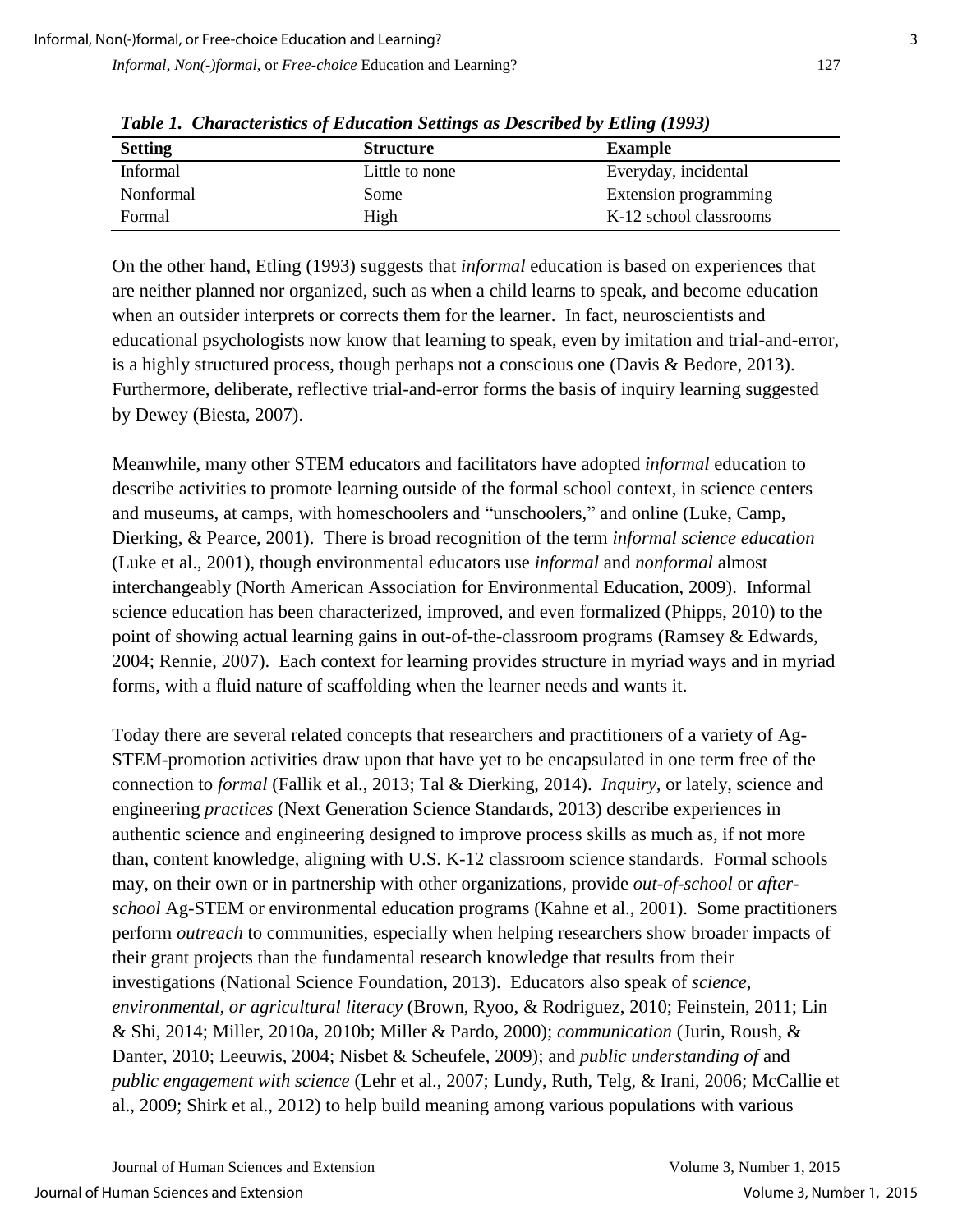backgrounds. Finally, some characterize education as *lifelong*, *lifewide*, and *lifedeep* (i.e., learning is not a separate thing that is performed at certain times in one's life, in certain activities, or in certain settings, but is rather incorporated in everything we do in a variety of ways) (Falk & Dierking, 2012).

To organize Ag-STEM interests within a larger frame, researchers and practitioners need some sort of taxonomy. Science center professionals struggle for recognition and clear definition of their myriad roles in the education system (Tran, 2007, 2008; Tran & King, 2009). Many are not simply museum educators delivering classroom-style programs. Nor are they only exhibit managers and staff, facilitating learning in the exhibits and in programs for public audiences in addition to keeping the interactive exhibits running. Today, when people ask me what I do, if I say I am a professor of "science education," many ask me what I teach. However, if I say I research "learning," I can open up a broader discussion about the types of audiences, subjects, and settings I explore. Educators and students across the country who seek professional development programs and graduate study in these areas have to do multiple keyword searches to be sure they have captured all the varieties of offerings. An agreement on common terminology would allow us to align ourselves more readily even across institutions with different subject matter but similar underlying educational aims, such as history and art museums.

Even beyond the dilemma of informal or nonformal, *education* and *learning* are sometimes used synonymously, further confounding matters. As Etling (1993) wrote, "teaching, by itself, does not constitute learning" (p. 73). Education in general over the past 20 years has embraced more learner-centric approaches (Bransford et al., 2000; National Research Council, 2012), what Etling (1993) suggested was the hallmark of nonformal education. Falk (2001b) suggests using *education* to refer to contexts and programs for learning and reserving *learning* for the resulting outcomes of educational experiences. *Education* strikes fear of testing, assessment, and judgment into the hearts of many (Luke et al., 2001). *Learning*, however, is something people want to do, and that desire doesn't disappear after leaving the formal school system behind, no matter at what age one leaves. This is evident in the enduring popularity of museums (Center for the Future of Museums, 2014), the abundance of Internet sites dedicated to learning (Forsyth, 2014), and the use of leisure time for educational activities through travel and tourism (Packer, 2006; Rollins, 2010; Van Winkle & Lagay, 2012).

Therefore, consider another term, coined by Falk and Dierking (1998): *free-choice learning.* They defined free-choice learning as voluntary, self-paced, nonsequential, and reflecting learnerperceived choice and control (Falk, 2001b; Falk & Dierking, 1998). Free-choice learning considers the social context and motivation of the learner (Falk, 2001b) in addition to the physical setting and structure implied by *formal, nonformal,* and *informal* as Etling (1993) described them*.* Falk points out that *free-choice learning* does not exclude the presence of a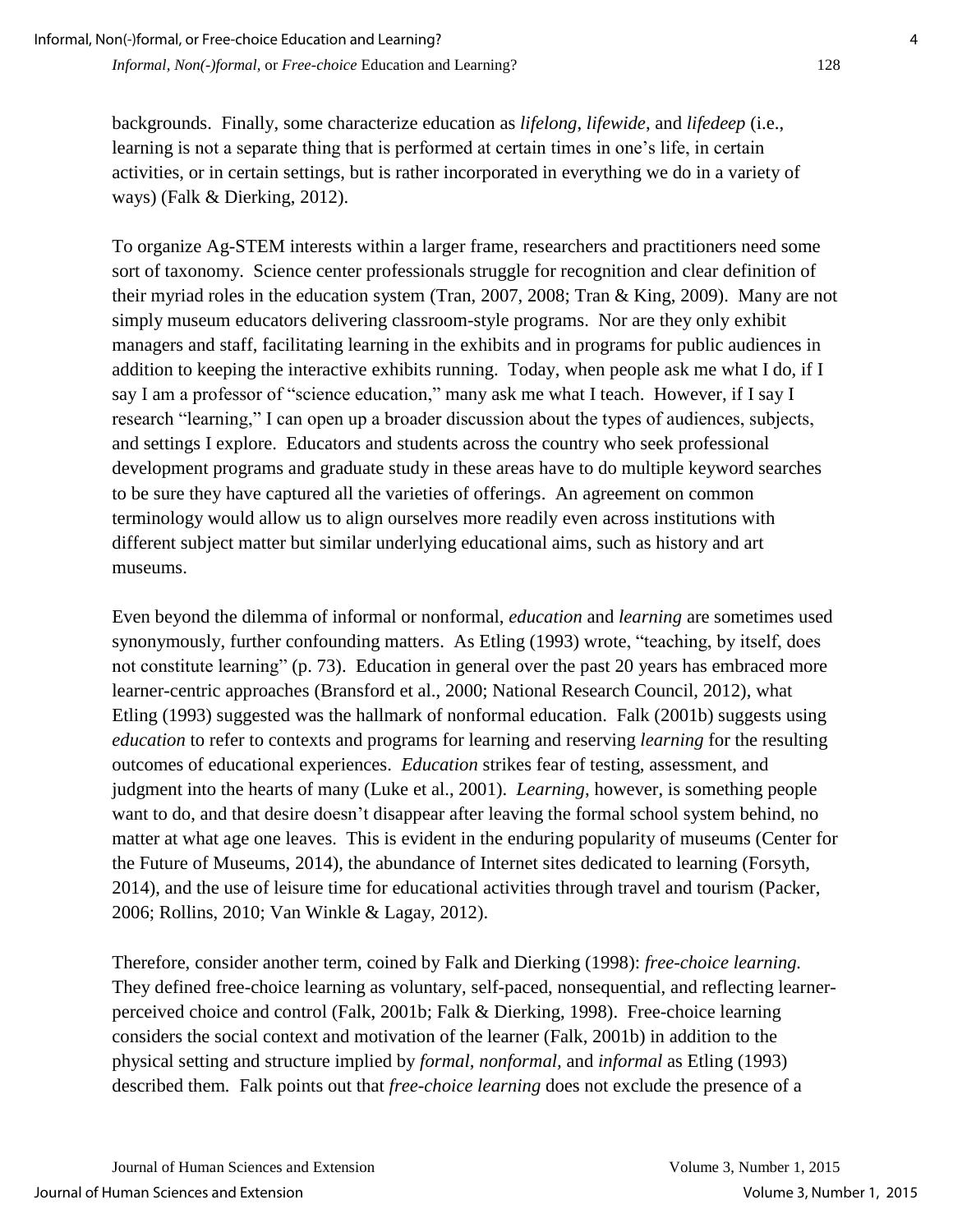teacher or facilitator or even a structured activity, but rather most free-choice learning involves learning through carefully designed experiences with defined outcomes, whether or not someone else guides the activity (Falk, 2001b).

Falk and Dierking convened a free-choice learning conference to begin to "forge collaborations between disparate parts of the science learning community" (Luke et al., 2001, p. 162). Participants remained undecided on whether to use *free-choice* or *informal learning*, with some arguing for retaining informal due to the term's currency in the field (Luke et al., 2001). Others argued a decision could not be made without representatives from certain segments of the nonschool field, namely the media and libraries not present despite invitations to attend. Participants did recognize that the field needed further discussion on terminology, mental models, and research methods for common understanding (Martin, 2001). Efforts at NARST, formerly the National Association of Research on Science Teaching, began in 2002 with a recognition that *informal science learning* was an inadequate term (Dierking et al., 2003). A decade later, the diversity of research perspectives employed has expanded, but no consensus among terms yet exists (Fallik et al., 2013; Tal & Dierking, 2014).

#### **Bridging the Informal or Nonformal and the Formal**

Whether or not *free-choice learning* is the answer, the problems with trying to contrast and separate *formal* and either *nonformal* or *informal* go beyond a simple issue of hyphenation. These terms are still all based in a mindset that privileges a standardized, structured school system, by setting *formal* as the standard against which *informal* and *nonformal* are compared (Falk & Dierking, 1998). Understand I am in no way advocating for a dismantling of a free public primary and secondary education in the United States. Yet, I argue that the broader Ag-STEM educational system needs to be equally valued with schools, and the entire system must realign to support each component, with each segment recognizing the contributions and weaknesses, affordances and constraints the others provide. This argument goes back to Mark St. John in the late 1980s and is reiterated by Falk (2001b) in the argument for a reframing around *free-choice learning.* Such a realignment also would ease the burden of each segment, as the responsibility of *education* would not fall to one segment alone.

Thus, ultimately, I exhort Ag-STEM education professionals to involve ourselves more fully in the discussion not only of terminology but also of philosophy of putting the learner at the center, building on natural inclinations for learning, and bringing in context to support learning development across the lifespan in all settings. A learner-centered approach makes the important unit the learner, not the instructor, facilitator, or setting in which learning takes place. This philosophy shift can encompass all forms of and situations for learning, from the most structured learning within the bounds of a controlled standardized curriculum to the least, responding to the curiosity of an unschooler.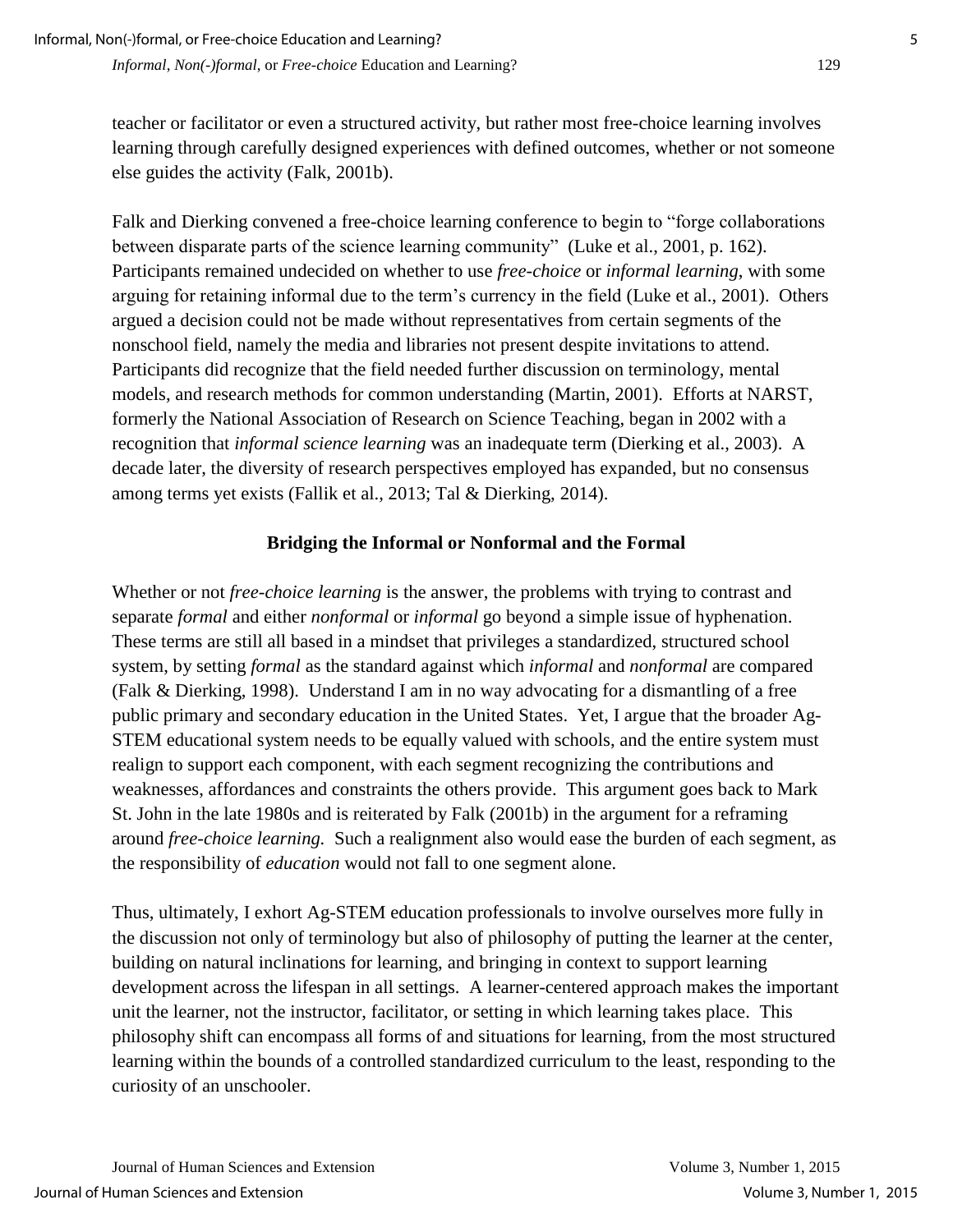Adopting new language across domains and settings will also work to build the larger knowledge base. New terminology paves the way for a more integrated system approach, providing natural context and reinforcement among topics, programs, facilitators, and settings, as well as with the everyday experience (Fallik et al., 2013), for true cradle-to-grave learning support. Environmental, agriculture, and STEM education can be fully integrated rather than parallel. Then *school* does not have to be the only place someone goes to learn; programs do not have to fit a single education context box of formal, nonformal, or informal; and *learning* is truly a lifelong, lifewide, lifedeep undertaking.

#### **Conclusion**

The search continues for a term that captures all learning activities in a unified way to express support of innate human desire to continually quest for knowledge, development, and change. Perhaps that is the problem: The quest is so fundamental as to be assumed, and making explicit and obvious all the ways and settings in which learning occurs is difficult. Humans just learn, period. The continued search for a common definition of our work does not diminish that work in the interim (Gold, 2012).

*Free-choice learning* is admittedly an unfamiliar term to many, and perhaps even awkward, but it is no more awkward than continuing to lump diverse learning settings under the mantle of "not a traditional formal classroom," perpetuating a divide that pits formal instruction against everything else. Rather than trying to enumerate our differences, let us embrace our commonalities that center on assisting learners. While the term *free-choice learning* may not be the ultimate endpoint, consider it a place to move the discussion forward, more aptly than *formal/nonformal/informal education*, capturing the ideals of a variety of contexts, instruction types, outcomes, and educators who work across settings with a range of levels of structure.

With the burgeoning reintegration of agriculture education and science education, the time is right to truly join the broader discussion, exploring alternative descriptors that more adeptly encompass the broad settings in which we work, the diverse clientele we serve—from teachers to policymakers to the general public to schoolchildren—and the range of ways in which we facilitate growth in understanding. As education and Extension professionals, it is our responsibility to engage in this conversation and reach beyond our traditional, isolated, discipline-based education boundaries to do so. If we do not, we face consequences beyond literature searches requiring several different keywords. We risk duplicating efforts, not providing our work to a broader audience, and most importantly, missing important advances in understanding learning that could benefit our constituents. We must all work together to improve communication among and beyond our interrelated domains and disciplines to advance learning for everyone.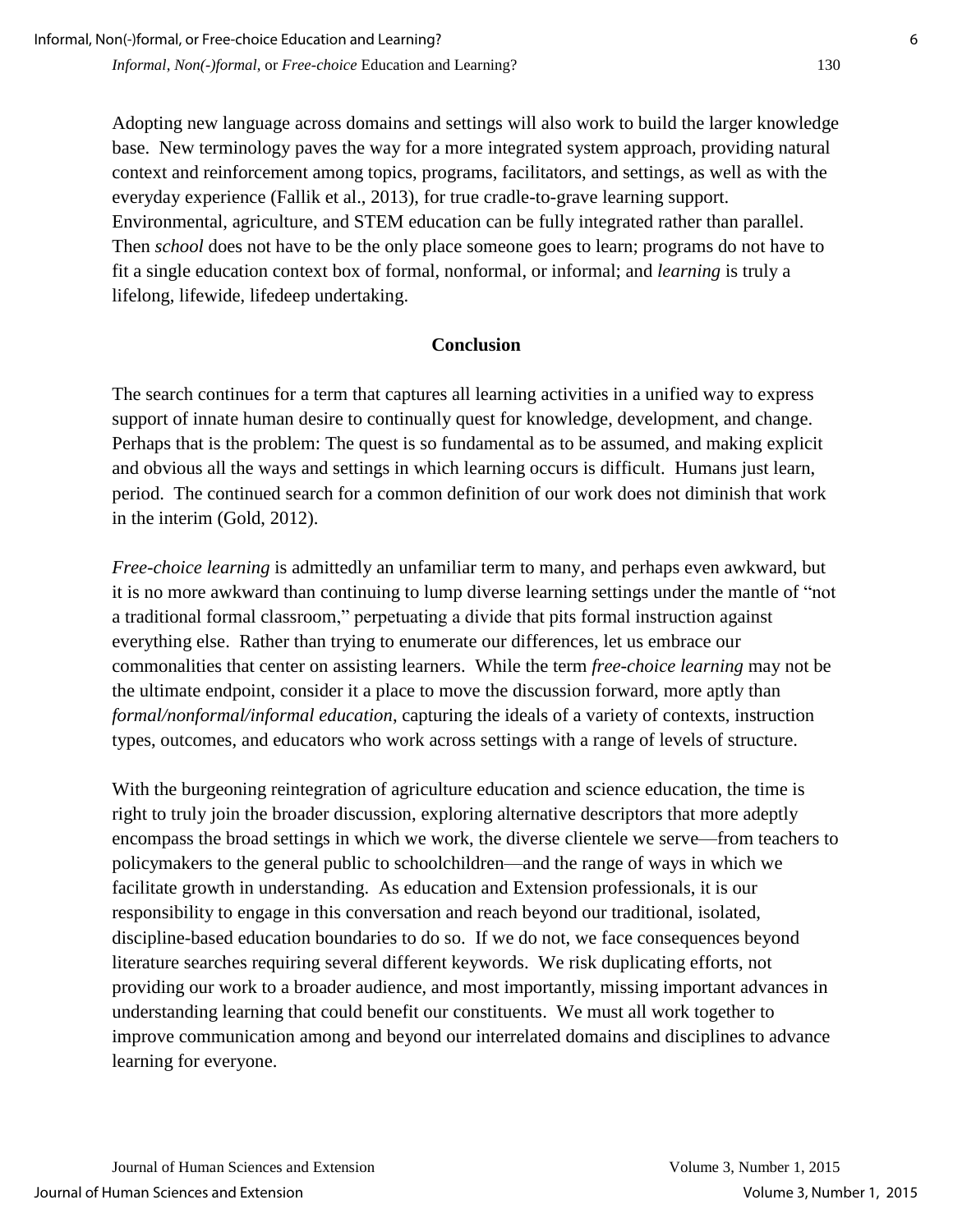#### **References**

- Bell, P., Lewenstein, B., Shouse, A. W., & Feder, M. A. (Eds.). (2009). *Learning science in informal environments: People, places, and pursuits*. Washington, DC: National Academies Press.
- Biesta, G. (2007). Why "What Works" won't work: Evidence-based practice and the democratic deficit in educational research. *Educational Theory*, *57*(1), 1–22. doi:10.1111/j.1741- 5446.2006.00241.x
- Bransford, J. D., Brown, A. L., & Cocking, R. R. (Eds.). (2000). *How people learn: Brain, mind, experience, and school* (Expanded edition.). Washington, DC: National Academies Press.
- Brown, B. A., Ryoo, K., & Rodriguez, J. (2010). Pathway towards fluency: Using "disaggregate instruction" to promote science literacy. *International Journal of Science Education*, *32*(11), 1465–1493. doi:10.1080/09500690903117921
- Cash, D. W. (2001). "In order to aid in diffusing useful and practical information": Agricultural Extension and boundary organizations. *Science, Technology, & Human Values*, *26*(4), 431–453. doi:10.1177/016224390102600403
- Center for the Future of Museums. (2014). *Building the future of education: Museums and the learning ecosystem*. Washington, DC: American Alliance of Museums.
- Davis, B., & Bedore, L. M. (2013). *An emergence approach to speech acquisition: Doing and knowing*. New York, NY: Psychology Press.
- Dierking, L. D., Falk, J. H., Rennie, L., Anderson, D., & Ellenbogen, K. (2003). Policy statement of the "informal science education" ad hoc committee. *Journal of Research in Science Teaching*, *40*(2), 108–111. doi:10.1002/tea.10066
- Etling, A. (1993). What is nonformal education? *Journal of Agricultural Education*, *34*(4), 72– 76. doi:10.5032/jae.1993.04072
- Falk, J. H. (Ed.). (2001a). *Free-choice science education: How we learn science outside of school*. New York, NY: Teachers College Press.
- Falk, J. H. (2001b). Free-choice science learning: Framing the discussion. In J. H. Falk (Ed.), *Free-choice science education: How we learn science outside of school* (pp. 3–20). New York, NY: Teachers College Press.
- Falk, J. H., & Dierking, L. D. (1998, June). Free-choice learning: An alternative term to informal learning? *Informal Learning Environments Research Newsletter*, *2*.
- Falk, J. H., & Dierking, L. D. (2000). *Learning from museums: Visitor experiences and the making of meaning*. Lanham, MD: AltaMira Press.
- Falk, J. H., & Dierking, L. D. (2012). Lifelong science learning for adults: The role of freechoice experiences. In B. J. Fraser, K. Tobin, & C. J. McRobbie (Eds.), *Second international handbook of science education*, 1063-1079. New York, NY: Springer.
- Fallik, O., Rosenfeld, S., & Eylon, B.-S. (2013). School and out-of-school science: A model for bridging the gap. *Studies in Science Education*, *49*(1), 69–91. doi:10.1080/03057267.2013.822166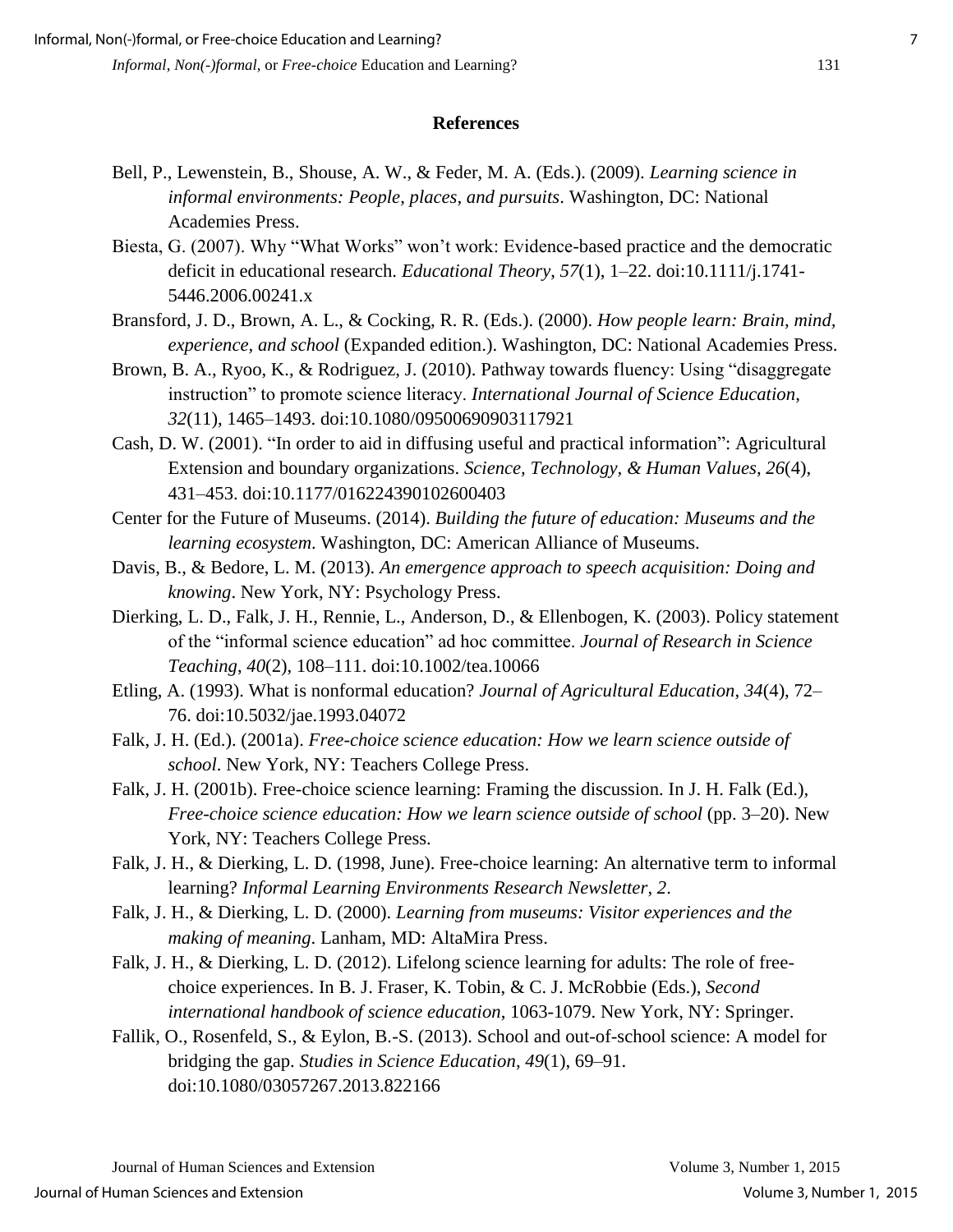- Feinstein, N. (2011). Salvaging science literacy. *Science Education*, *95*(1), 168–185. doi:10.1002/sce.20414
- Forsyth, I. (2014). *Teaching and learning materials and the Internet*. New York, NY: Routledge.
- Gold, M. V. (Ed.). (2012). Sustainable agriculture: Definitions and terms. U.S. Department of Agriculture, Special Reference Briefs Series, SRB 99-02. Retrieved from http://www.nal.usda.gov/afsic/pubs/terms/srb9902.shtml
- Heimlich, J. E. (1993). Nonformal environmental education: Toward a working definition. *The Environmental Outlook*, ERIC/CSMEE Informational Bulletin, 1–8.
- Hillison, J. (1996). The origins of agriscience: Or where did all that scientific agriculture come from? *Journal of Agricultural Education*, *37*(4), 8–13. doi:10.5032/jae.1996.04008
- Jurin, R. R., Roush, D., & Danter, K. J. (2010). *Environmental communication: Skills and principles for natural resource managers, scientists, and engineers (2<sup>nd</sup> ed.). New York,* NY: Springer.
- Kahne, J., Nagaoka, J., Brown, A., O'Brien, J., Quinn, T., & Thiede, K. (2001). Assessing afterschool programs as contexts for youth development. *Youth & Society*, *32*(4), 421–446. doi:10.1177/0044118X01032004002
- Leeuwis, C. (2004). *Communication for rural innovation: Rethinking agricultural Extension* (3rd ed.). Ames, IA: Blackwell.
- Lehr, J. L., McCallie, E., Davies, S. R., Caron, B. R., Gammon, B., & Duensing, S. (2007). The value of "dialogue events" as sites of learning: An exploration of research and evaluation frameworks. *International Journal of Science Education*, *29*(12), 1467–1487. doi:10.1080/09500690701494092
- Lin, E., & Shi, Q. (2014). Exploring individual and school-related factors and environmental literacy: Comparing U.S. and Canada using PISA 2006. *International Journal of Science and Mathematics Education*, *12*(1), 73–97. doi:10.1007/s10763-012-9396-2
- Luke, J. J., Camp, B. D., Dierking, L. D., & Pearce, U. J. (2001). The first free-choice science learning conference: From issues to future directions. In J. H. Falk (Ed.), *Free-choice science education: How we learn science outside of school* (pp. 151–162). New York, NY: Teachers College Press.
- Lundy, L., Ruth, A., Telg, R., & Irani, T. (2006). It takes two: Public understanding of agricultural science and agricultural scientists' understanding of the public. *Journal of Applied Communications, 90*(1), 55–68.
- Martin, L. (2001). Free-choice science learning: Future directions for researchers. In J. H. Falk (Ed.), *Free-choice science education: How we learn science outside of school* (pp. 186– 198). New York, NY: Teachers College Press.
- McCallie, E., Bell, L., Lohwater, T., Falk, J. H., Lehr, J. L., Lewenstein, B. V., … Wiehe, B. (2009). *Many experts, many audiences: Public engagement with science and informal science education*. Washington, DC: Center for Advancement of Informal Science Education.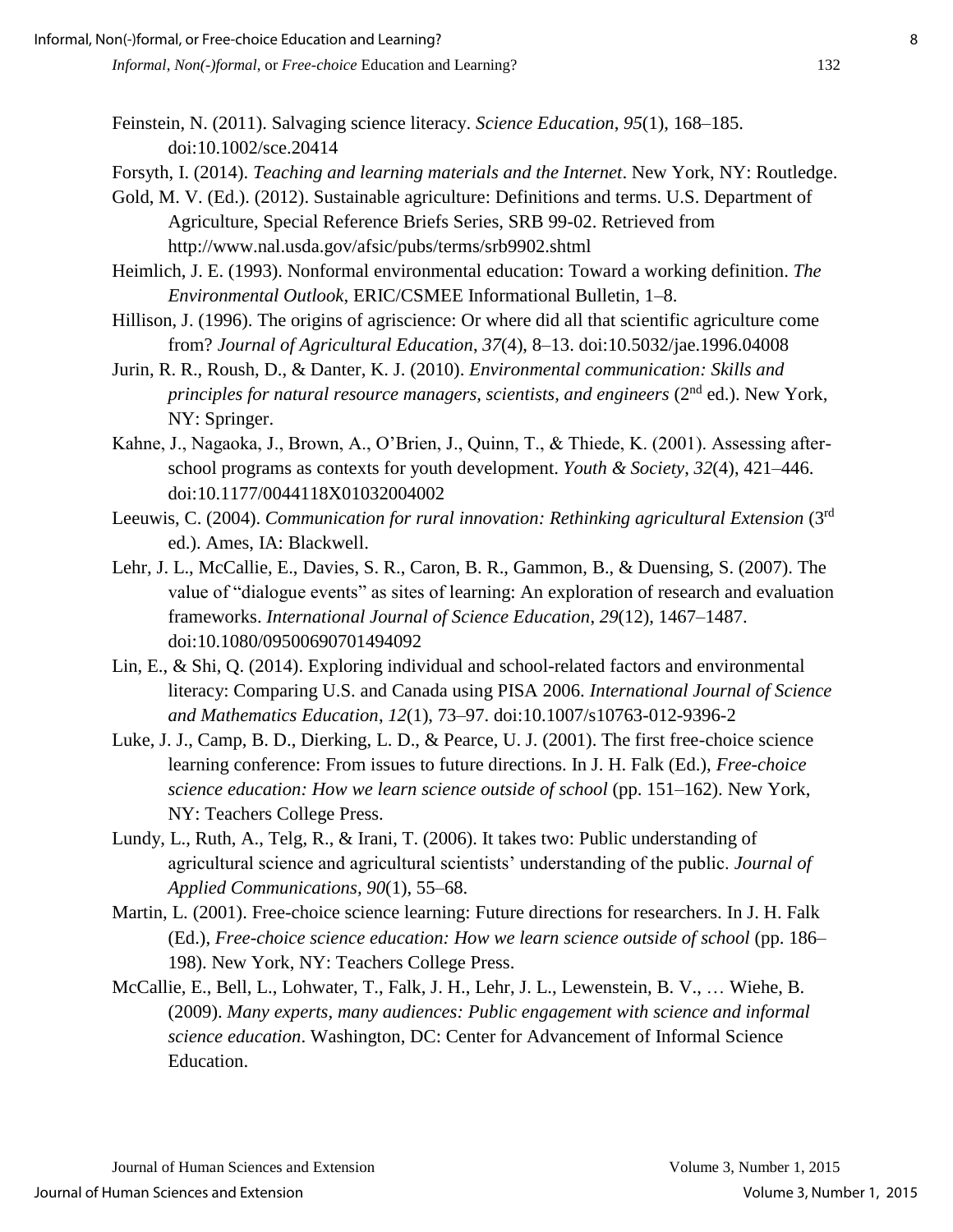- Miller, J. D. (2010a). Adult science learning in the Internet era. *Curator: The Museum Journal*, *53*(2), 191–208. doi:10.1111/j.2151-6952.2010.00019.x
- Miller, J. D. (2010b). The conceptualization and measurement of civic scientific literacy for the Twenty-First Century. In J. Meinwald & J. G. Hildebrand (Eds.), *Science and the educated American: A core component of liberal education* (pp. 241–255). Cambridge, MA: American Academy of Arts and Sciences. Retrieved from http://www.amacad.org/pdfs/slacweb.pdf
- Miller, J. D. Y., & Pardo, R. (2000). Civic scientific literacy and attitude to science and technology: A comparative analysis of the European Union, the United States, Japan, and Canada. In M. Dierkes & C. von Grote (Eds.), *Between understanding and trust: The public, science and technology* (pp. 81–130). New York, NY: Routledge.
- National Research Council. (2012). *A framework for K-12 science education: Practices, crosscutting concepts, and core ideas*. Washington, DC: National Academies Press. Retrieved from http://www.nap.edu/catalog.php?record\_id=13165
- National Science Foundation. (2013, November). *Grant proposal guide*. Office of Management and Budget. Retrieved from

http://www.nsf.gov/pubs/policydocs/pappguide/nsf14001/gpgprint.pdf

- NGSS Lead States. (2013). *The Next Generation Science Standards*. Retrieved from http://www.nextgenscience.org/next-generation-science-standards
- Nisbet, M. C., & Scheufele, D. A. (2009). What's next for science communication? Promising directions and lingering distractions. *American Journal of Botany*, *96*(10), 1767–1778. doi:10.3732/ajb.0900041
- North American Association for Environmental Education. (2009). *Nonformal environmental education programs: Guidelines for excellence*. Washington, DC: North American Association for Environmental Education.
- Packer, J. (2006). Learning for fun: The unique contribution of educational leisure experiences. *Curator: The Museum Journal*, *49*(3), 329–344. doi:10.1111/j.2151-6952.2006.tb00227.x
- Phipps, M. (2010). Research trends and findings from a decade (1997–2007) of research on informal science education and free-choice science learning. *Visitor Studies*, *13*(1), 3–22. doi:10.1080/10645571003618717
- Ramsey, J. W., & Edwards, M. C. (2004). Informal learning in science: Does agricultural education have a role? *Journal of Southern Agricultural Education Research*, *54*(1), 86– 99. Retrieved from http://www.jsaer.org/pdf/vol54Whole.pdf
- Rennie, L. J. (2007). Learning science outside of school. In S. K. Abell & N. G. Lederman (Eds.), *Handbook of research on science education* (pp. 125–167). New York, NY: Routledge.
- Rivet, A. E., & Krajcik, J. S. (2008). Contextualizing instruction: Leveraging students' prior knowledge and experiences to foster understanding of middle school science. *Journal of Research in Science Teaching*, *45*(1), 79–100. doi:10.1002/tea.20203